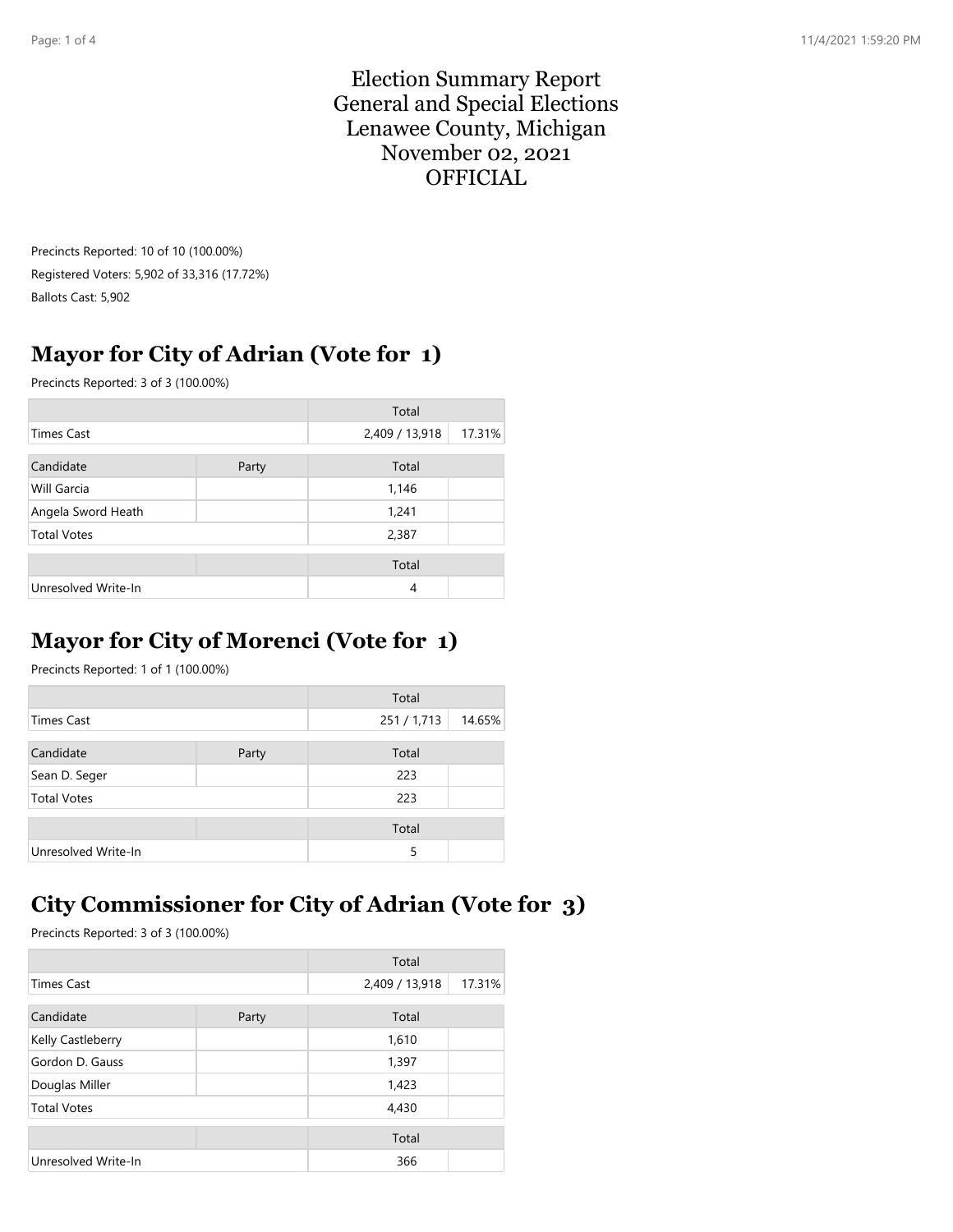#### **City Council Member for City of Hudson (Vote for 3)**

Precincts Reported: 1 of 1 (100.00%)

|                        |       | Total       |        |
|------------------------|-------|-------------|--------|
| Times Cast             |       | 203 / 1,588 | 12.78% |
| Candidate              | Party | Total       |        |
| Natalie S. Loop        |       | 144         |        |
| Lee Ann Avanell Minton |       | 86          |        |
| Rick Moreno            |       | 115         |        |
| <b>Total Votes</b>     |       | 345         |        |
|                        |       | Total       |        |
| Unresolved Write-In    |       | 130         |        |

#### **City Council Member for City of Morenci - Full (Vote for 3)**

Precincts Reported: 1 of 1 (100.00%)

|                     |       | Total     |        |
|---------------------|-------|-----------|--------|
| <b>Times Cast</b>   |       | 251/1,713 | 14.65% |
| Candidate           | Party | Total     |        |
| Ronald Apger        |       | 26        |        |
| Chip Connin         |       | 66        |        |
| Sandra D. Emmons    |       | 199       |        |
| Kandice Jarrell     |       | 175       |        |
| Dave Lonis          |       | 193       |        |
| Jennifer O'Brien    |       | 62        |        |
| <b>Total Votes</b>  |       | 721       |        |
|                     |       | Total     |        |
| Unresolved Write-In |       | 2         |        |

### **City Council Member for City of Morenci - Partial (Vote for 1)**

Precincts Reported: 1 of 1 (100.00%)

|                     |       | Total     |        |
|---------------------|-------|-----------|--------|
| <b>Times Cast</b>   |       | 251/1,713 | 14.65% |
|                     |       |           |        |
| Candidate           | Party | Total     |        |
| Diane Molitierno    |       | 197       |        |
| <b>Total Votes</b>  |       | 197       |        |
|                     |       | Total     |        |
| Unresolved Write-In |       | 4         |        |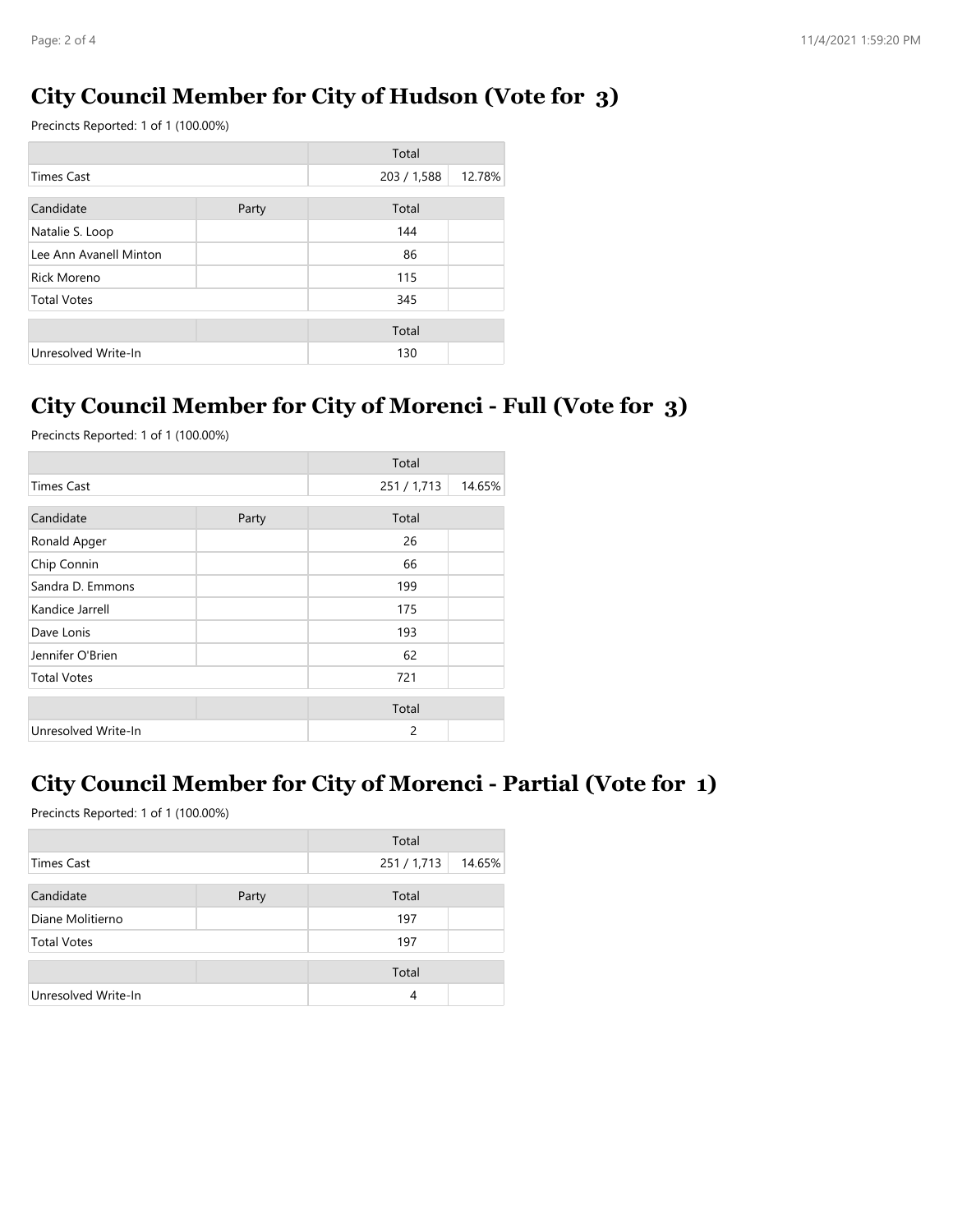### **City Council Member for City of Tecumseh (Vote for 3)**

Precincts Reported: 2 of 2 (100.00%)

|                     |       | Total         |        |
|---------------------|-------|---------------|--------|
| Times Cast          |       | 1,421 / 6,803 | 20.89% |
| Candidate           | Party | Total         |        |
| Gary E. Naugle      |       | 1,029         |        |
| Vicki Riddle        |       | 1,125         |        |
| <b>Austin See</b>   |       | 945           |        |
| <b>Bill Swift</b>   |       | 543           |        |
| <b>Total Votes</b>  |       | 3,642         |        |
|                     |       | Total         |        |
| Unresolved Write-In |       | 2             |        |

#### **Raisin Charter Township Road Millage Proposal (Vote for 1)**

Precincts Reported: 2 of 2 (100.00%)

|                     |       | Total       |        |
|---------------------|-------|-------------|--------|
| <b>Times Cast</b>   |       | 1,196/6,178 | 19.36% |
| Candidate           | Party | Total       |        |
| Yes                 |       | 595         |        |
| No                  |       | 601         |        |
| <b>Total Votes</b>  |       | 1,196       |        |
|                     |       | Total       |        |
| Unresolved Write-In |       | $\mathbf 0$ |        |

#### **Renewal of Fire Millage (Vote for 1)**

Precincts Reported: 1 of 1 (100.00%)

|                     |       | Total       |        |
|---------------------|-------|-------------|--------|
| <b>Times Cast</b>   |       | 422 / 3,116 | 13.54% |
| Candidate           | Party | Total       |        |
| Yes                 |       | 338         |        |
| No                  |       | 84          |        |
| <b>Total Votes</b>  |       | 422         |        |
|                     |       | Total       |        |
| Unresolved Write-In |       | $\mathbf 0$ |        |